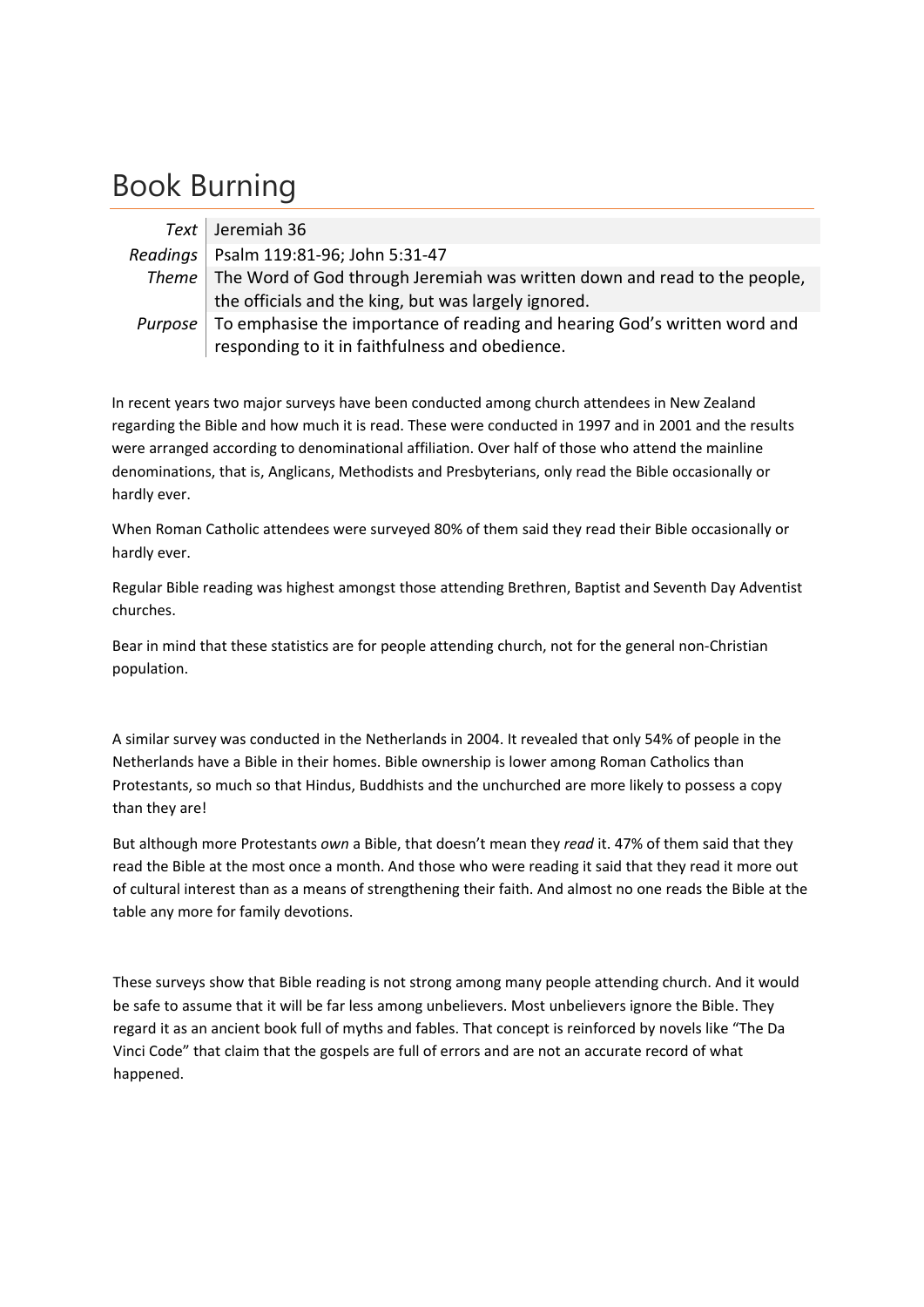Of course, none of this is new. For centuries people have ignored the Word of God and not listened to its message.

There have even been times in history when people actively tried to get rid of the Bible and attempted to destroy it.

Today we will look at one incident like that from the reign of King Jehoiakim. He became king of Judah in 609 BC after the death of his father. That was a very significant time in the history of the world.

There were three main world powers – the Assyrians, the Egyptians and the Babylonians.

In 612 BC the Assyrian Empire had fallen before the rising power of the Babylonians.

The Egyptians, under Pharaoh Neco, had been trying to recreate the influence of ancient Egypt. As Assyria lost control they moved North and occupied Syria and Palestine.

But in 605 BC, Egypt too was defeated by the Babylonian army under Nebuchadnezzar in one of the most decisive battles in the ancient world fought at Carchemish by the Euphrates River. That defeat marked the end of Egypt as a world power.

Judah had been under Egyptian control during these early years of Jehoiakim's reign. The king was a political opportunist and he vacillated between Egypt and Babylon. Now that Egypt had been defeated he wondered what to do. Would Egypt be able to fight back or should he switch to support Babylon? Jeremiah urged him to submit to Babylon and warned him against relying on Egypt, but the king ignored his words.

In response, the Lord told Jeremiah to write down all that he had said to him over the 20 years of his ministry and record it on a scroll. This gives us a very interesting perspective on the **writing of the Bible.**

they would write a second edition that was even longer. Up till this point Jeremiah had been speaking and prophesying. Now he had to *write it down*. Books with pages had not been invented and so Baruch wrote on a scroll made of papyrus or leather. It was time-consuming and tedious work. What he wrote probably covered most what we have in chapters 1-24 and chapters 46‐51. As we will see, what Baruch wrote would be the first edition. When it was destroyed

Like most books this was written for a *purpose*, which is described in verse 3: "Perhaps when the people of Judah hear about every disaster I plan to inflict on them, each of them will turn from his wicked way; then I will forgive their wickedness and their sin."

This was written to warn the people of the coming judgement. It wasn't given as mere information to add to their pool of knowledge but rather to turn them from their wicked ways. God wanted them to repent and get rid of their idolatry and immorality and pagan worship.

If they did so he promised to "forgive their wickedness and their sin."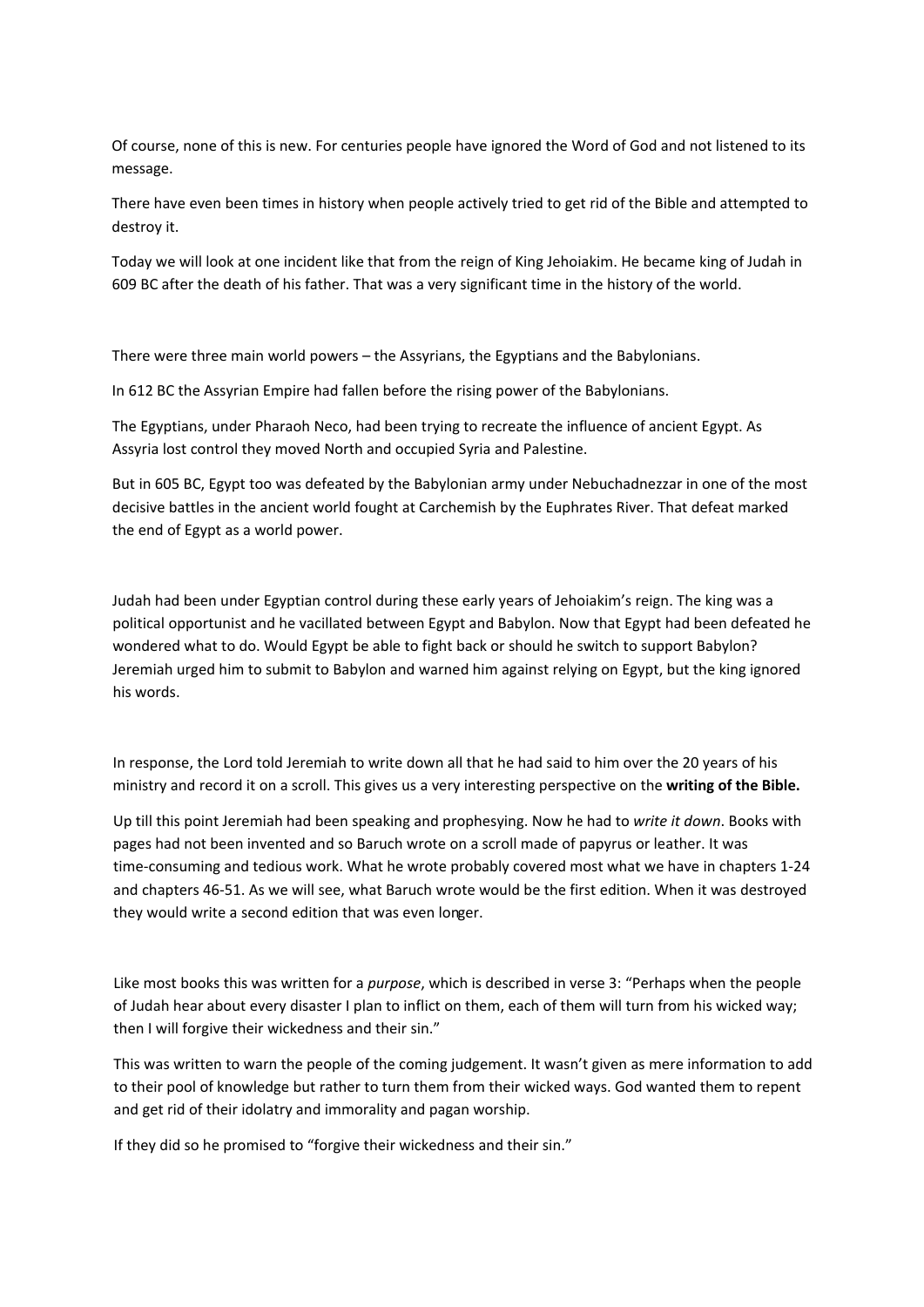This is still the purpose of God's word. Verse 3 is a good statement of the intent of the entire Bible. The Bible is "not a neutral document." It was written to bring about a conviction of sin, a change of mind and a transformation of life.

God has given you this book to show you your sin and failure in the light of his law and to urge you to turn away from it. If you do that then he promises to forgive you because of what Jesus has done.

This is the main message of the Bible: it is very simple, but profound. It is clear and easy to grasp, yet it has a world of depth and meaning to it, a meaning we will never fully grasp this side of heaven.

God has written this book for you – for you to read and hear and take in and believe and obey. It was written so that you may have life.

This was also why the Lord had Jeremiah and Baruch write down this message in the 7<sup>th</sup> century BC. What they wrote was read *three times* in that one day.

**The first reading** took place in the temple.

Jeremiah himself was not allowed to go to the temple and so he told Baruch, who was his friend and secretary, to go there. He did this on a national day of fasting. These days were often set aside in times of great crisis. We don't know what state of emergency prompted this particular fast. It may have been because the Babylonians had just overthrown the city of Ashkelon in Philistia which was right on Judah's doorstep. That meant the Babylonians would invade Judah as their next point of conquest.

The problem with their fasting was that they thought it was enough in itself; that the external act of fasting was sufficient. Fasting, however, was an empty formality unless it came with a heart conviction and a genuine sorrow for sin and a true love for God. Yet the people gave no evidence of these qualities.

But the fast did mean that many people were gathered in Jerusalem and that there was a big crowd in the temple. Baruch's first reading of the scroll was from a room in the upper court of the temple. This meant that he looked out over the courtyards below and could be seen and heard by a large audience.

But there was little reaction. People went about their usual activities. There was no general conviction or confession of sin, and no widespread repentance – certainly nothing like the reaction to the preaching of Jonah in the city of Nineveh.

What happens today when God's Word is read and preached? Do you listen to what is said, or do you read the newsletter, or switch your mind over to what you will do in the afternoon or evening, or what you have planned for the rest of the week?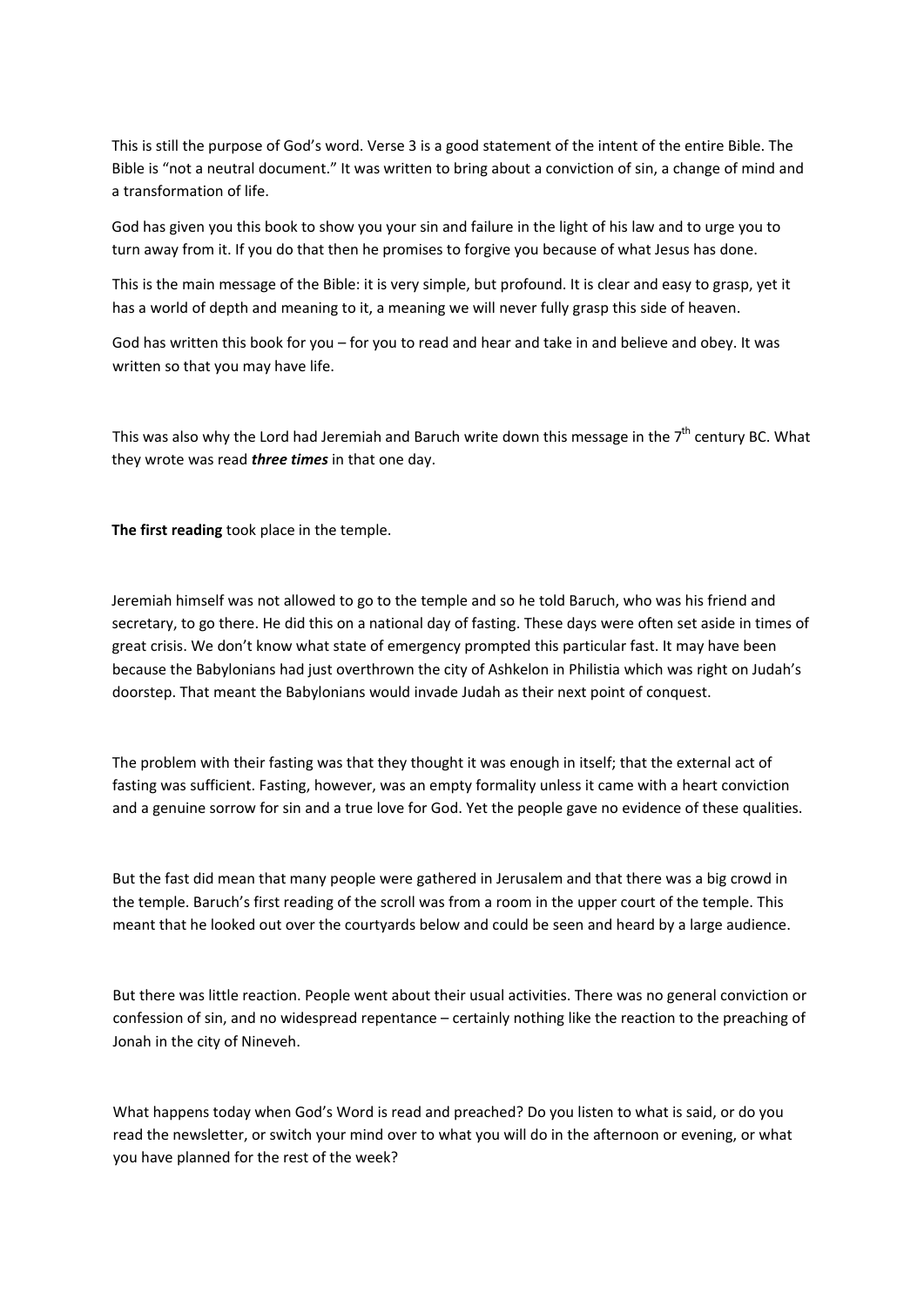Does the Word of God make any difference to you? Does it touch your heart? Does it convict you of sin? Does it prompt you to pray? Does it lead you closer to a living faith in the Lord Jesus Christ?

How do you respond to the Bible?

Of all those who heard God's word in that first reading only one man had any recorded reaction. His name was Micaiah and he was the son of Gemariah. He was concerned about what Baruch had read and went off to his father and to the other government officials who were in a meeting right at that time. They sent for Baruch to come and to give a **second reading of the scroll.**

This took it up a level. Now Baruch addressed the cabinet of the government. He addressed the rulers and leaders of the nation. He had moved from the temple to the seat of government in the palace of the king.

These government officials responded in fear. The Hebrew word is very strong and can also be translated as "dread". They realised the significance of what was written and they could see the consequences for the city and the nation.

Would that we saw more of this reaction in our nation today! Would that we saw more people respond in a fear of the Lord and a dread of the judgement to come! This would be a right response and a healthy reaction instead of the indifference we so often see.

Some of these officials listening to this reading were sympathetic to Jeremiah and to the concerns of the scroll. They seemed to welcome the opportunity of presenting it to the king without the message coming directly from them.

But they were also concerned about the reaction of the king. They remembered what had happened to the prophet Uriah. He had spoken out against the king and then had fled to Egypt. But the king had sent men after him to track him down and had him brought back to Jerusalem and killed with the sword (Jeremiah 26:20‐23).

Jehoiakim was a ruthless man and the officials feared for the safety of the prophet and his secretary. They feared that the king would respond with anger and violence and so they advised Jeremiah and Baruch to hide.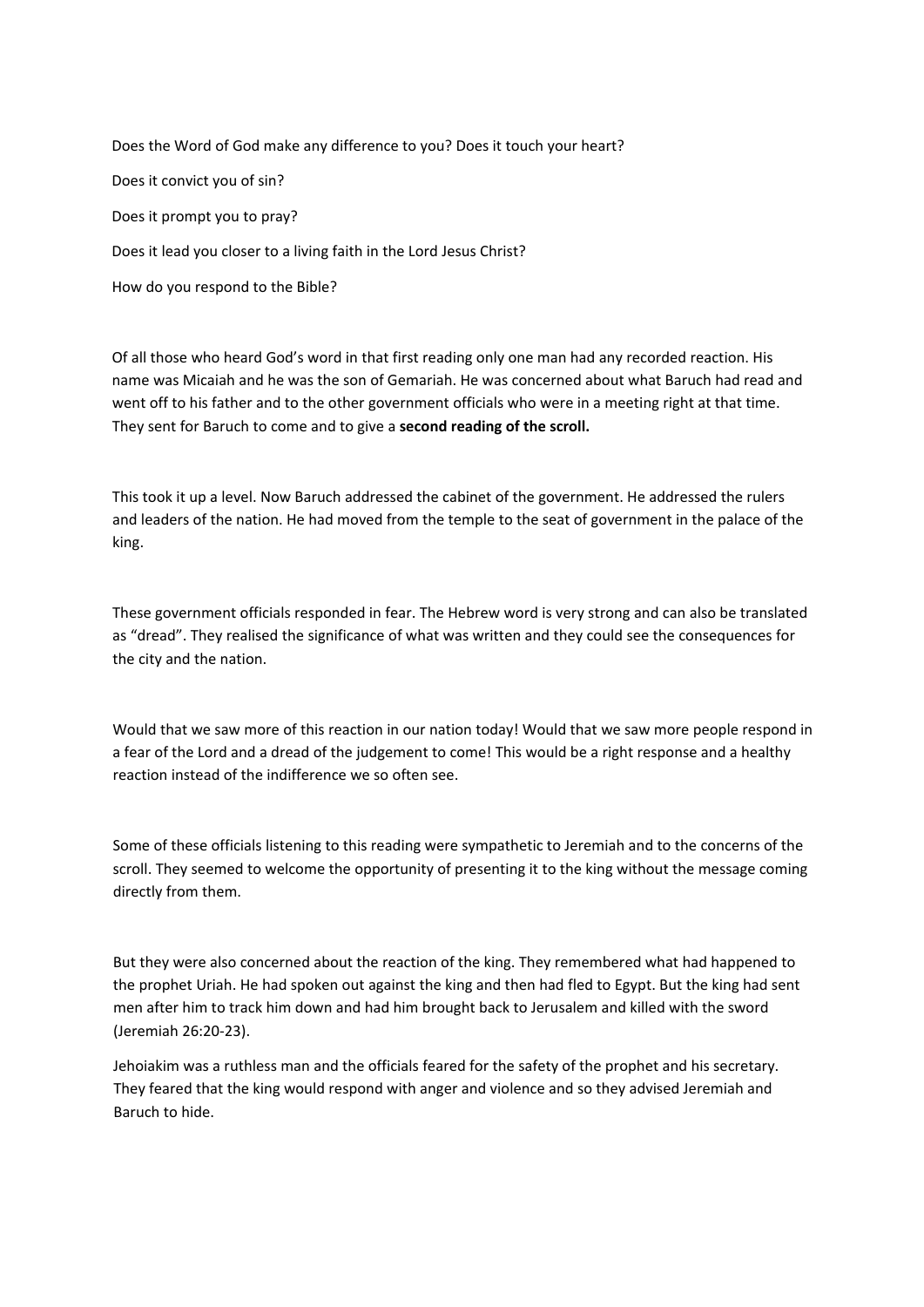They worked on what we call a "need to know" basis. They did not need to know where these two would hide and so they would not be implicated in their disappearance.

This brought the scroll to its **third reading**.

Baruch went into hiding and the officials went to inform the king. He ordered that the scroll be brought to him. This took the reading of the scroll to the highest level. It had been read to the people in the temple, to the government officials in their meeting, and now it was read to the king in his palace rooms.

It was the ninth month of the year which meant that it was the middle of winter in Jerusalem. The king was in the winter rooms of his palace with a fire blazing in front of him in a brazier to try to stay warm in the cold weather. He sat there while his court attendants stood around him, and Jehudi read the scroll.

After he had read three or four columns the king reached out with his knife and cut off that section of the scroll and tossed it into the fire! Three of the king's officials urged him not to do this but it made no difference. He continued to cut off the scroll section by section as it was read until the whole lot was burned in the fire.

The king and his attendants did not react as the officials had done. They showed no fear nor did they tear their clothes. There is a play on words in the Hebrew in these verses (23‐24); the king did not tear his clothes, rather he tore the scroll in pieces.

The king was indifferent to God's word. It made no impression on him. He didn't really care. He did not listen and he certainly didn't respond with confession of sin or with a prayer of repentance or with obedience. Instead he showed utter contempt for the word of the Lord. He destroyed what God had written.

This has happened at other times in history.

In the early days of the English Reformation William Tyndale translated the Bible into the English language. The only version of the Bible authorised by the Roman Catholic Church was called the Vulgate. It was written in Latin. Few people at that time spoke Latin and only the educated people could read it. The ordinary people of England couldn't read the Vulgate Bible and they weren't allowed to own a copy.

The church was furious that Tyndale had translated the New Testament into English and Archbishop Wolsey began to burn all the copies he could find at St Paul's Cathedral in London. The Catholics persuaded people to give up their English New Testaments and tried to buy up as many as they could so they could be burnt. Those who distributed these Bibles were often tortured and killed.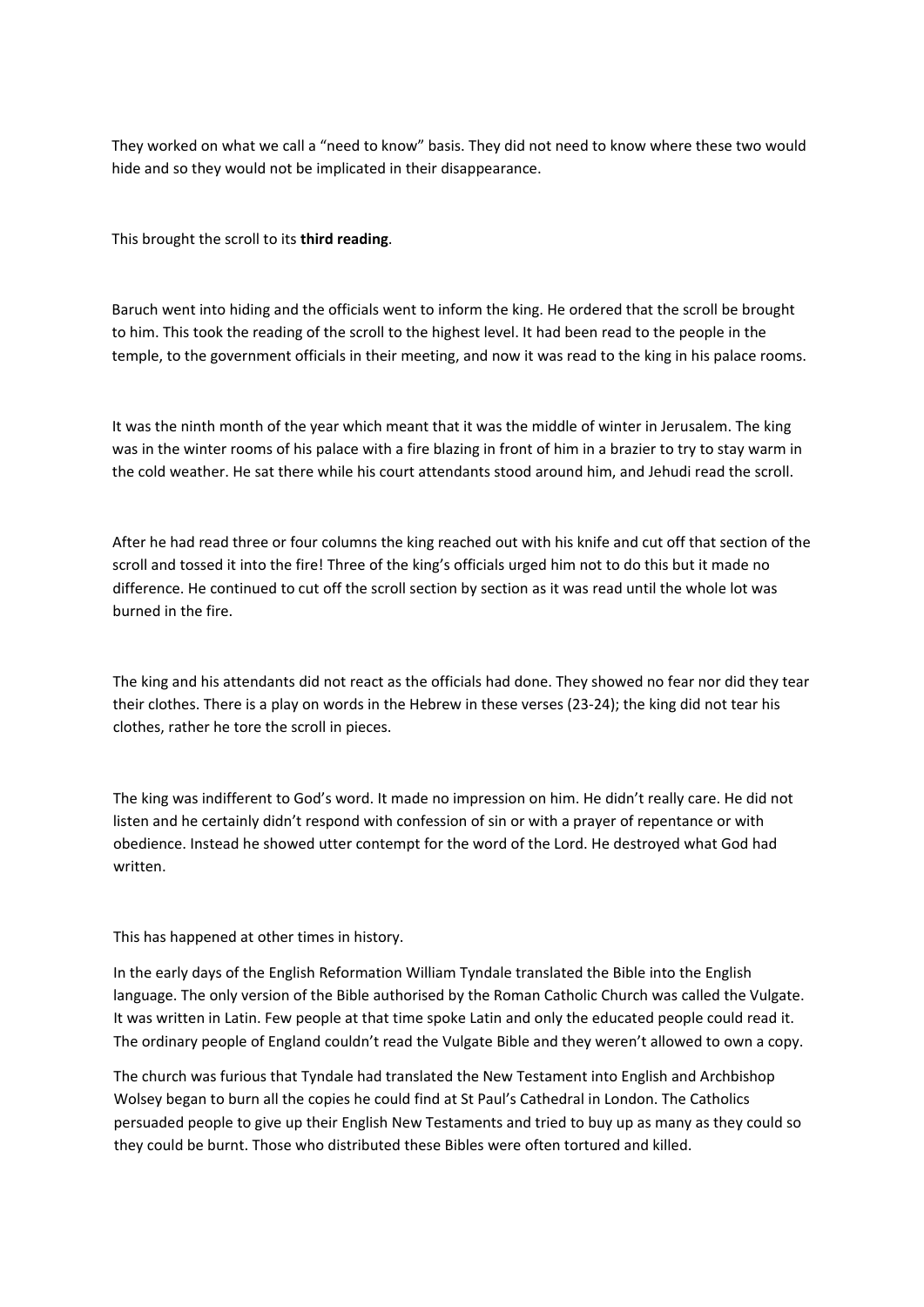In China today most of the Christians worship in house churches rather than in the government approved Three Self Churches. Only approved copies of the Bible are permitted which carry a government seal so that the communist party knows who has a copy of the Bible. The government searches out illegal copies of the Bible and destroys them.

These are two examples of systematic destruction of the Bible by the church or the government. But sometimes Bibles are destroyed by individuals.

The Gideons is a Christian organisation that seeks to distribute copies of the Bible to hospitals and hotels and motels. They also distribute a small copy of the New Testament to all pupils beginning high school. All the pupils of the Year Nine class at my high school received a copy. Immediately after receiving theirs, some threw it into the rubbish bin. Others tore their copy to pieces. Some kept it to use as paper to roll cigarettes.

Today too God's word is ignored, despised, mistreated and destroyed.

Yet people can do this in other ways.

Many liberal theologians and ministers have an edited version of the Bible – a "Reader's Digest" copy. They only believe parts of it. They only accept certain sections as being God's word and they leave out all the parts they don't agree with.

Others in society reinterpret the Bible to suit their own ideas or philosophy.

And still others never read it. They ignore it.

What are you doing with the Bible? Do you own a copy? Do you appreciate that you can have one in this free country? Do you bring it to church on Sunday so you can follow the reading and preaching of God's word? Do you open and read it during the week, or does it sit on the back seat of your car, or gathering dust on a shelf at home? Someone has said that if all the neglected Bibles were dusted off at the same time we would have a record dust storm that would obscure the sun for a whole week!

Someone else expressed the opposite of that by noting that the Bible that is falling apart usually belongs to someone who isn't!

Does your Bible show signs of being read?

Do you know your Bible?

Are you putting effort into reading and it and studying it, or does it lie around unread?